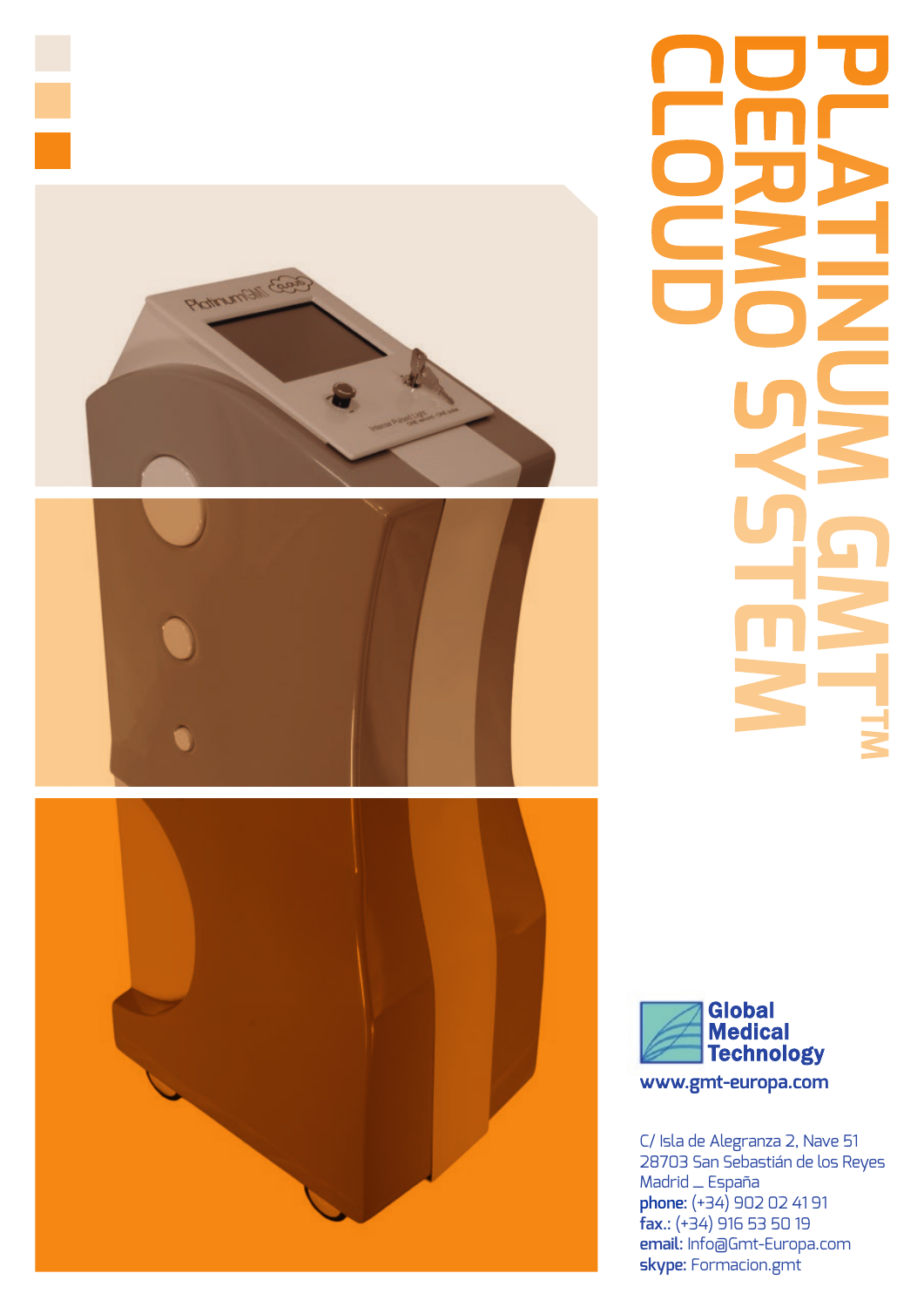# **MICRODERMOABRASION**

Variable from 0 to 0,60 MPa

**OXYGEN: FILTERED:** Three stages and anti-bacterial **REFRIGERATION:** Two phases **OXYGEN OUTPUT:** Max. 10 Lpm **PURITY:** 92% +/- 5% **OUTPUT PRESSURE:** 0,8 bar

## **ULTRASOUND: OPERATING FREQUENCY:** 3 MHz **OUTPUT TYPE:** Continuous or pulsated

**OUTPUT POWER:** Variable from 0 to 10 W

**COLD/HOT HAMMER: POWER:** Variable from 1 to 5 steps **TEMPERATURE:** Min. 5°C / max. 40°C

**GENERAL: NOISE LEVEL:** < 55 dB **WEIGHT:** 40 Kg **ELECTRICAL** 

**DIMENSIONS:** 115 cm x 35 cm x 48 cm

**REQUIREMENTS:** 220/230V 50Hz 4A 110/120V 60Hz 8A

# **PLATINUM GMTTM CLOUD DERMO SYSTEM**

## **SUPPLIES**

- PLATINUM GMTTM DERMO SYSTEM CLOUD
- CASE WITH 9 DIAMOND TIPS, CONNECTIONS, FILTERS, 3 HAND PIECES FOR MICRODERMABRASION
- 3 ULTRASOUND HEADS (SHAPED FOR EYES, FACE, AND BODY)
- COLD AND HOT HAMMER
- AEROGRAPH
- CONNECTION HOSES
- HUMIDIFIER
- WI-FI CONNECTION ACCESSORIES FOR GMT CLOUD SYSTEM
- USER MANUAL AND WORK PROTOCOL
- TRAINING COURSE AND CERTIFICATES

## **APPLICATIONS**

**MICRODERMABRASION:** effective in reducing fine lines, crows feet and expression lines; clears age spots and minimizes acne scars. Ideal for facial cleansing, with abrasion and suction that eliminate skin impurities such as blackheads, which encourages transpiration.

**ULTRASOUND:** Indicated for localized weight loss and stretch marks. Diminishes bags under the eyes. Beautifies skin.

**OXYGEN THERAPY:** Highly effective to renew skin cells. Promotes collagen re-growth and production of resistant proteins. Eliminates all types of microorganisms, improving elastic fibers and contributing to toned and firm skin.

## **PLATINUM GMT™DERMO SYSTEM CLOUD IDEAL SKIN CARE**

**Platinum GMT™ DERMO System Cloud**, is a multifunction machine that joins microdermabrasion and ultrasound with a latest generation oxygen system that has achieved a **wide range of applications for the most complete and effective skin care**.

Its nine diamond tips and three ultrasound heads allow for facial and body treatments, with a specific set for the eye area. The cold/hot hammer acts as a calming, complementary agent after microdermabrasion, as a supplement to complete facial treatments. In addition, it features a remote connection through the Internet for productivity and technical monitoring (**GMT Cloud system**).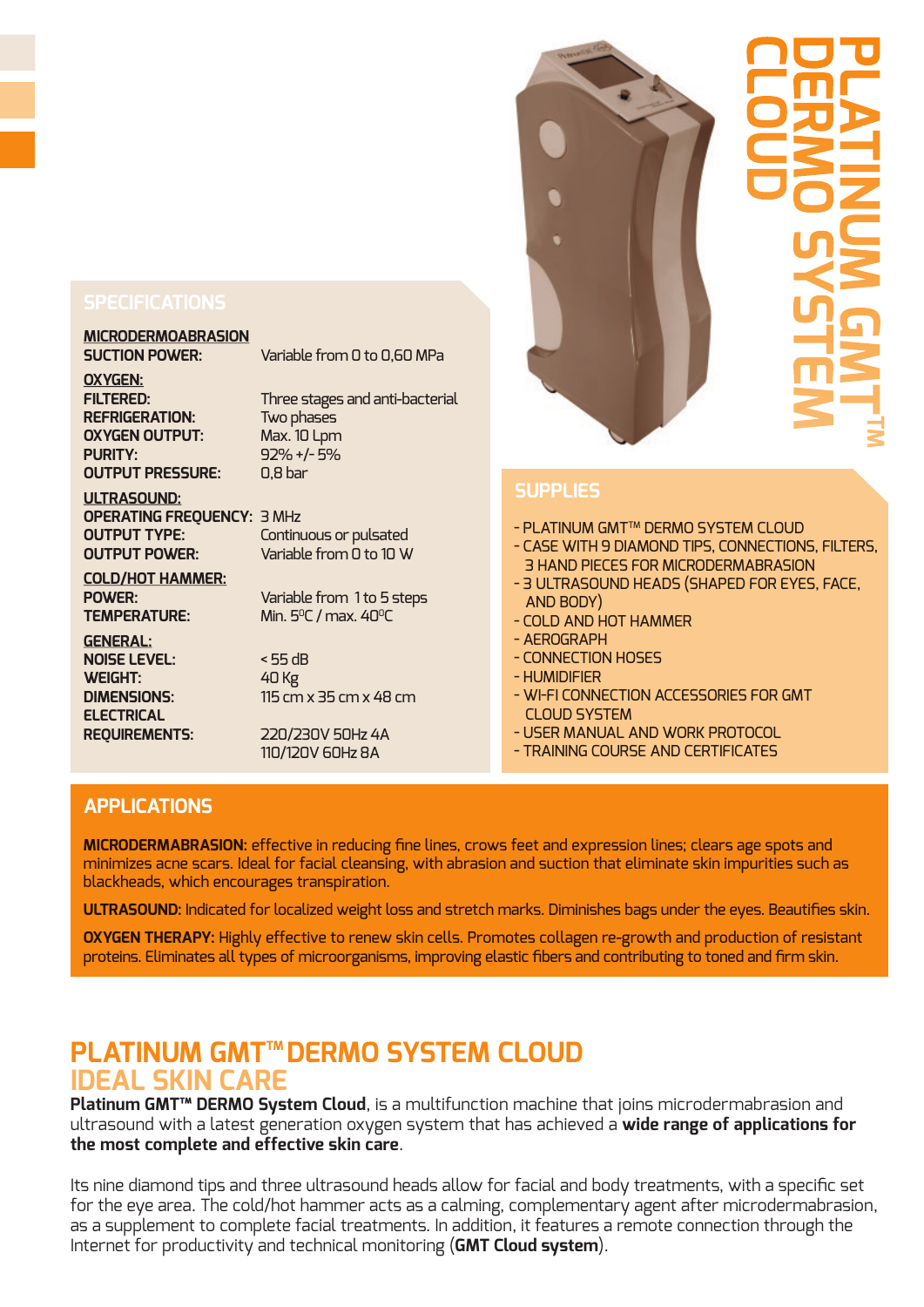

## **CLOUD GMT REMOTE CONTROL SYSTEM**

The **Platinum GMT™** Series features the exclusive Cloud technology with r**emote control system**. Cloud GMT incorporates **operation transmission data** from the devices to the cloud (Cloud Computing) for a **complete centres management**. This allows the business owner to access the system from any Internet connected gadget (computer, tablet, Smartphone) and see in real time the work being done at the centre without the possibility of errors or data manipulation as it accesses the machine directly.

The **Cloud GMT** system also allows our **customer service** to carry out **preventive checks** that may **troubleshoot malfunctioning devices remotely** or anticipate computer updates, **reducing downtime due to repairs**. Having real-time warnings of any incident or malfunctioning can be taken care of immediately.

Cloud GMT uses a **web application** developed exclusively to manage each device. The user can access the device with the appropriate passwords and **download any information to a Internet connected gadget.**

In addition to **automatically generating and sending periodic reports** of each session; it allows the user **to setup any alarms** regarding different device performance indicators such as: power, temperature, frequency and others. It can also **generate information about the clinic** use of the devices (number of pulses per area, sessions per day, etc.), sending warnings to responsible parties if the parameters are outside set ranges. This information comes to the owner's cell phone automatically, allowing you to have **complete control of your business from anywhere in the world at any time.**

- **>** Maximum / minimum billings.
- **>** Information about workers and customers.
- **>** Excess time used by an operator in a session.
- **>** Turning on/off the device when it should not be in use.
- **>** Ability to prepare custom-made reports.

GMT is the only company that offers this technology.

## **CLOUD GMT REPORT SAMPLE**

|                |             | <b>CENTRE: USERGMT</b> |                   | DEVICE: E-09999-13-13 |                 |                               | DEVICE TYPE: OXYGEN-DERMABRASION-ULTRASOUND |                       |                 |               |  |
|----------------|-------------|------------------------|-------------------|-----------------------|-----------------|-------------------------------|---------------------------------------------|-----------------------|-----------------|---------------|--|
| N <sup>2</sup> | <b>DATE</b> | <b>TREATMENT</b>       | <b>START TIME</b> | <b>END TIME</b>       | <b>DURATION</b> | <b>MINUTES</b><br><b>DONE</b> | <b>TOTAL</b><br><b>MINUTES</b>              | <b>TOTAL SESSIONS</b> | <b>OPERATOR</b> | <b>CLIENT</b> |  |
|                | 04/04/2014  | <b>OXYGEN</b>          | 09:10:24          | 09:25:59              | 15 MIN.         | 15                            | 648                                         | 29                    | 00000E12F4      | 000588BF2F    |  |
| $\overline{2}$ | 04/04/2014  | COLD-HOT               | 09:53:16          | 09:58:31              | 6 MIN.          | 5                             | 633                                         | 28                    | 00000E12F4      | 000768BFE2    |  |
| $\exists$      | 04/04/2014  | <b>ULTRASOUND</b>      | 11:21:58          | 11:43:31              | 22 MIN.         | 20                            | 628                                         | 27                    | 00000E12F4      | 000658C0C1    |  |
| 4              | 04/04/2014  | <b>COLD-HOT</b>        | 12:15:16          | 112:21:56             | <b>20 MIN.</b>  | 20                            | 608                                         | 26                    | 00000E12F4      | 000768BF2C    |  |
| 5              | 03/04/2014  | <b>OXYGEN</b>          | 09:15:24          | 09:20:59              | 5 MIN.          | 5                             | 588                                         | 25                    | 00000E12F4      | 000768C151    |  |
| 6              | 03/04/2014  | <b>DERMABRASION</b>    | 09:53:16          | 10:02:31              | 9 MIN.          | 8                             | 580                                         | 24                    | 00000E12F4      | 000748BF57    |  |
|                | 03/04/2014  | COLD-HOT               | 11:21:58          | 11:27:31              | 6 MIN.          | 5                             | 580                                         | 23                    | 00000E12F4      | 000768C0C0    |  |
| 8              | 03/04/2014  | ULTRASOUND             | 12:15:16          | 12:36:56              | 19 MIN.         | 19                            | 575                                         | 22                    | 00000E12F4      | 000768C11D    |  |
| 9              | 03/04/2014  | <b>OXYGEN</b>          | 12:30:38          | 12:36:24              | 6 MIN.          | 5                             | 556                                         | 21                    | 00000E12F4      | 000768BFFD    |  |
| 10             | 03/04/2014  | <b>DERMABRASION</b>    | 15:16:37          | 15:26:12              | 9 MIN.          | $\overline{9}$                | 551                                         | 20                    | 00000E12F4      | 00074D5B80    |  |